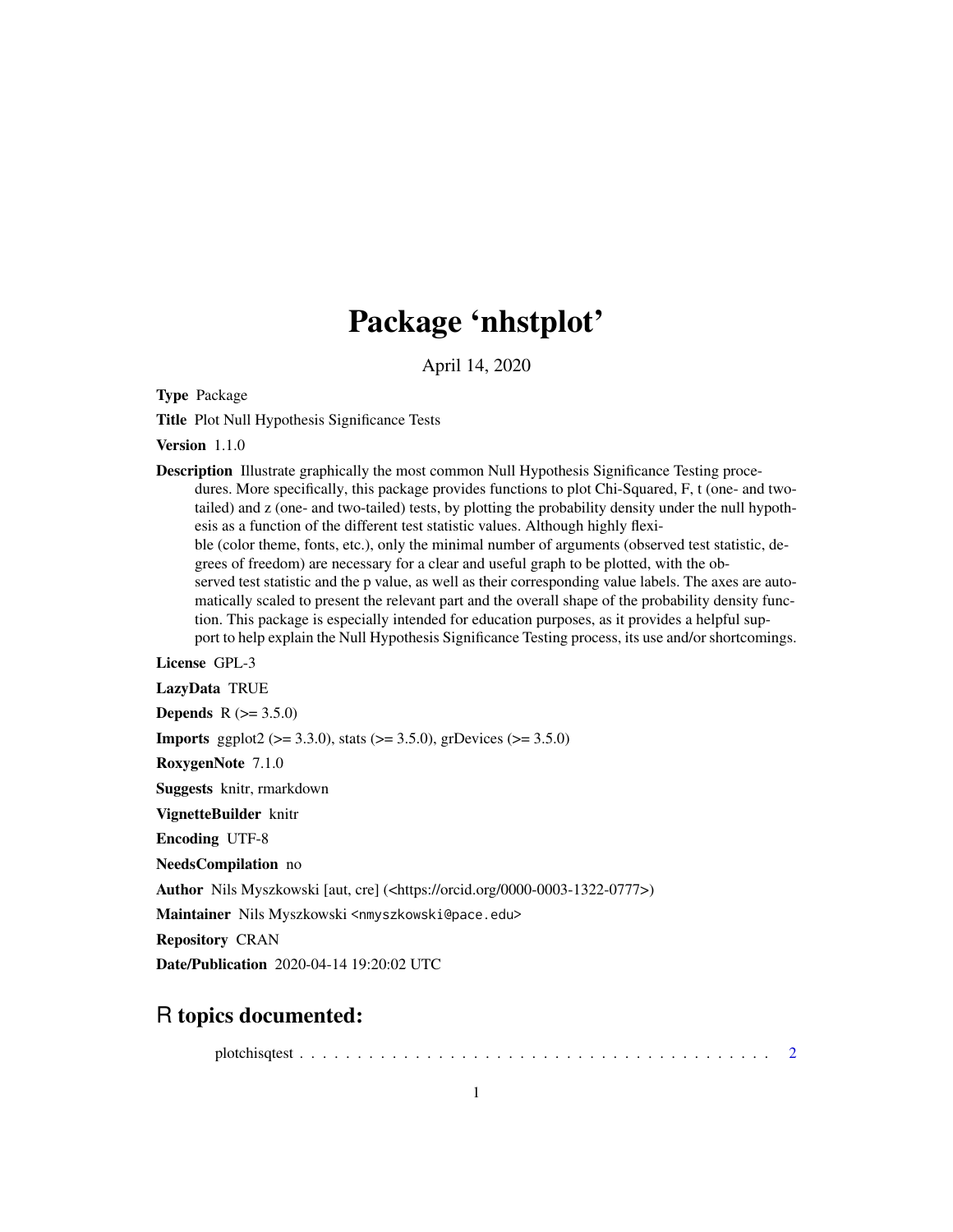#### <span id="page-1-0"></span>2 plotchisqtest

| Index |  |  |  |  |  |  |  |  |  |  |  |  |  |  |  |  |  |  |  |  |  |  |  |
|-------|--|--|--|--|--|--|--|--|--|--|--|--|--|--|--|--|--|--|--|--|--|--|--|
|       |  |  |  |  |  |  |  |  |  |  |  |  |  |  |  |  |  |  |  |  |  |  |  |
|       |  |  |  |  |  |  |  |  |  |  |  |  |  |  |  |  |  |  |  |  |  |  |  |

plotchisqtest *Illustrate a* χˆ2 *test graphically.*

#### Description

This function plots the density probability distribution of a  $\chi^2$  statistic, with a vertical cutline at the observed  $\chi^2$  value specified. The p-value and the observed  $\chi^2$  value are plotted. Although largely customizable, only two arguments are required (the observed  $\chi^2$  and the degrees of freedom).

#### Usage

```
plotchisqtest(
  chisq,
  df = chisq$parameter,
  blank = FALSE,xmax = "auto",
  title = parse(text = expression(chi^2 ~ "Test")),
  xlabel = parse(text) = expression(chi^2),ylabel = "Density of probability\nunder the null hypothesis",
  fontfamily = "serif",
  colorleft = "aliceblue",
  colorright = "firebrick3",
  colorleftcurve = "black",
  colorrightcurve = "black",
  colorcut = "black",
  colorplabel = colorright,
  theme = "default",
  signifdigitschisq = 3,
  curvelinesize = 0.4,
  cutlinesize = curvelinesize
\lambda
```
#### Arguments

| chisg | A numeric value indicating the observed $\chi^2$ statistic. Alternatively, you can use<br>an object of class htest created by the function chisq.test().                                                                                                                                                                 |
|-------|--------------------------------------------------------------------------------------------------------------------------------------------------------------------------------------------------------------------------------------------------------------------------------------------------------------------------|
| df    | A numeric value indicating the degrees of freedom. This argument is optional if<br>you are using an hetst object as the chisq argument.                                                                                                                                                                                  |
| blank | A logical that indicates whether to hide (blank $=$ TRUE) the test statistic value, $p$<br>value and cutline. The corresponding colors are actually only made transparent<br>when blank = TRUE, so that the output is scaled exactly the same (this is useful<br>and especially intended for step-by-step explanations). |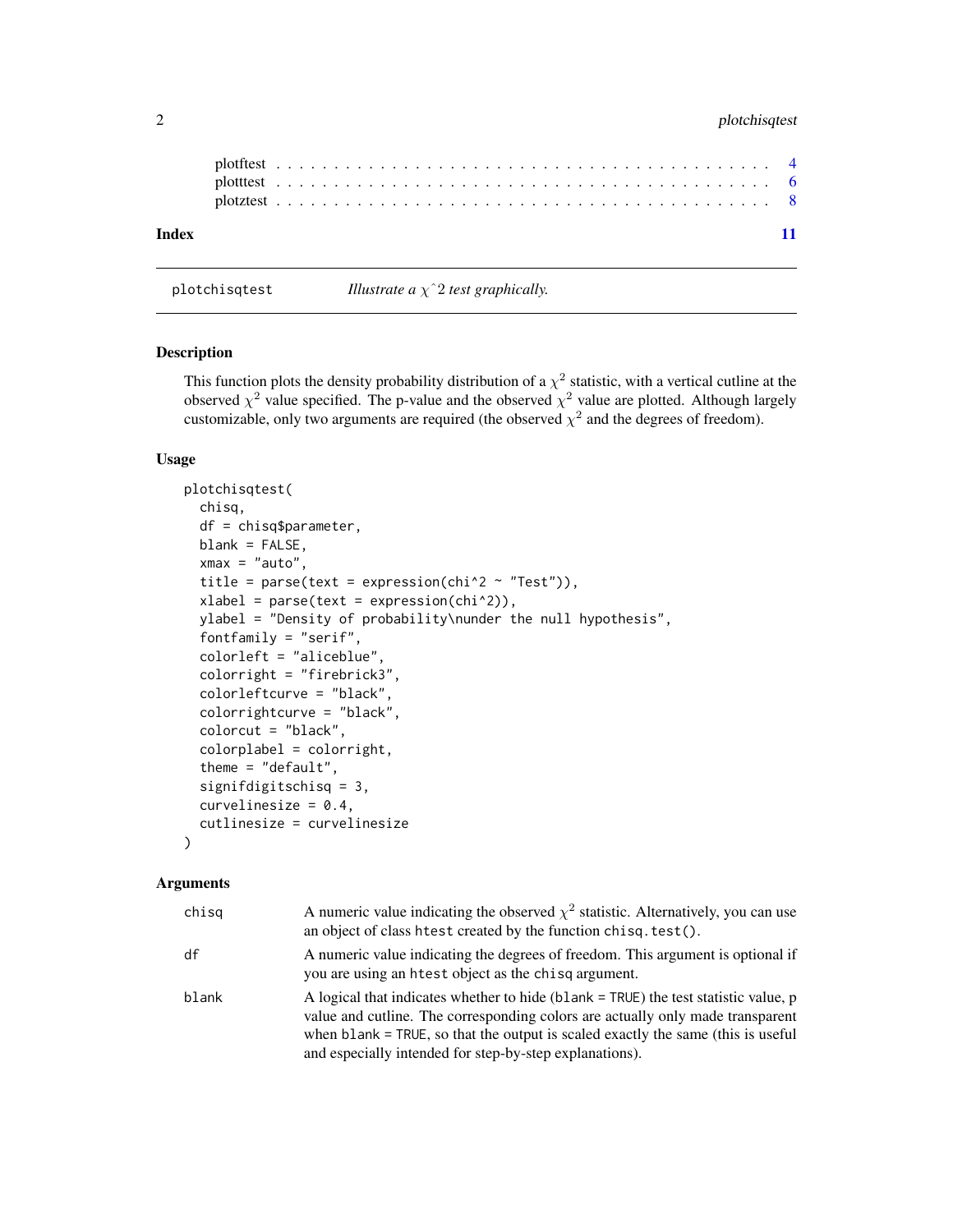#### plotchisqtest 3

| $x$ ma $x$        | A numeric including the maximum for the x-axis. Defaults to "auto", which<br>scales the plot automatically (optional).                                                                                                                                                                            |
|-------------------|---------------------------------------------------------------------------------------------------------------------------------------------------------------------------------------------------------------------------------------------------------------------------------------------------|
| title             | A character or expression indicating a custom title for the plot (optional).                                                                                                                                                                                                                      |
| xlabel            | A character or expression indicating a custom title for the x axis (optional).                                                                                                                                                                                                                    |
| ylabel            | A character or expression indicating a custom title for the y axis (optional).                                                                                                                                                                                                                    |
| fontfamily        | A character indicating the font family of all the titles and labels (e.g. "serif"<br>(default), "sans", "Helvetica", "Palatino", etc.) (optional).                                                                                                                                                |
| colorleft         | A character indicating the color for the "left" area under the curve (optional).                                                                                                                                                                                                                  |
| colorright        | A character indicating the color for the "right" area under the curve (optional).                                                                                                                                                                                                                 |
|                   | colorleftcurve A character indicating the color for the "left" part of the curve (optional).                                                                                                                                                                                                      |
| colorrightcurve   |                                                                                                                                                                                                                                                                                                   |
|                   | A character indicating the color for the "right" part of the curve (optional). By<br>default, for color consistency, this color is also passed to the label, but this can<br>be changed by providing an argument for the colorlabel parameter.                                                    |
| colorcut          | A character indicating the color for the cut line at the observed test statistic<br>(optional).                                                                                                                                                                                                   |
| colorplabel       | A character indicating the color for the label of the p-value (optional). By de-<br>fault, for color consistency, this color is the same as color of colorright.                                                                                                                                  |
| theme             | A character indicating one of the predefined color themes. The themes are<br>"default" (light blue and red), "blackandwhite", "whiteandred", "blueandred",<br>"greenandred" and "goldandblue") (optional). Supersedes colorleft and<br>colorright if another argument than "default" is provided. |
| signifdigitschisq |                                                                                                                                                                                                                                                                                                   |
|                   | A numeric indicating the number of desired significant figures reported for the<br>$\chi^2$ label (optional).                                                                                                                                                                                     |
| curvelinesize     | A numeric indicating the size of the curve line (optional).                                                                                                                                                                                                                                       |
| cutlinesize       | A numeric indicating the size of the cut line (optional). By default, the size of<br>the curve line is used.                                                                                                                                                                                      |

#### Value

A plot with the density of probability of  $\chi^2$  under the null hypothesis, annotated with the observed test statistic and the p-value.

#### Author(s)

Nils Myszkowski <nmyszkowski@pace.edu>

#### Examples

```
#Making a chi-squared plot with Chi-squared of 8 and df of 4
plotchisqtest(chisq = 8, df = 4)
```
#Note that the same can be obtained even quicker with: plotchisqtest(8,4)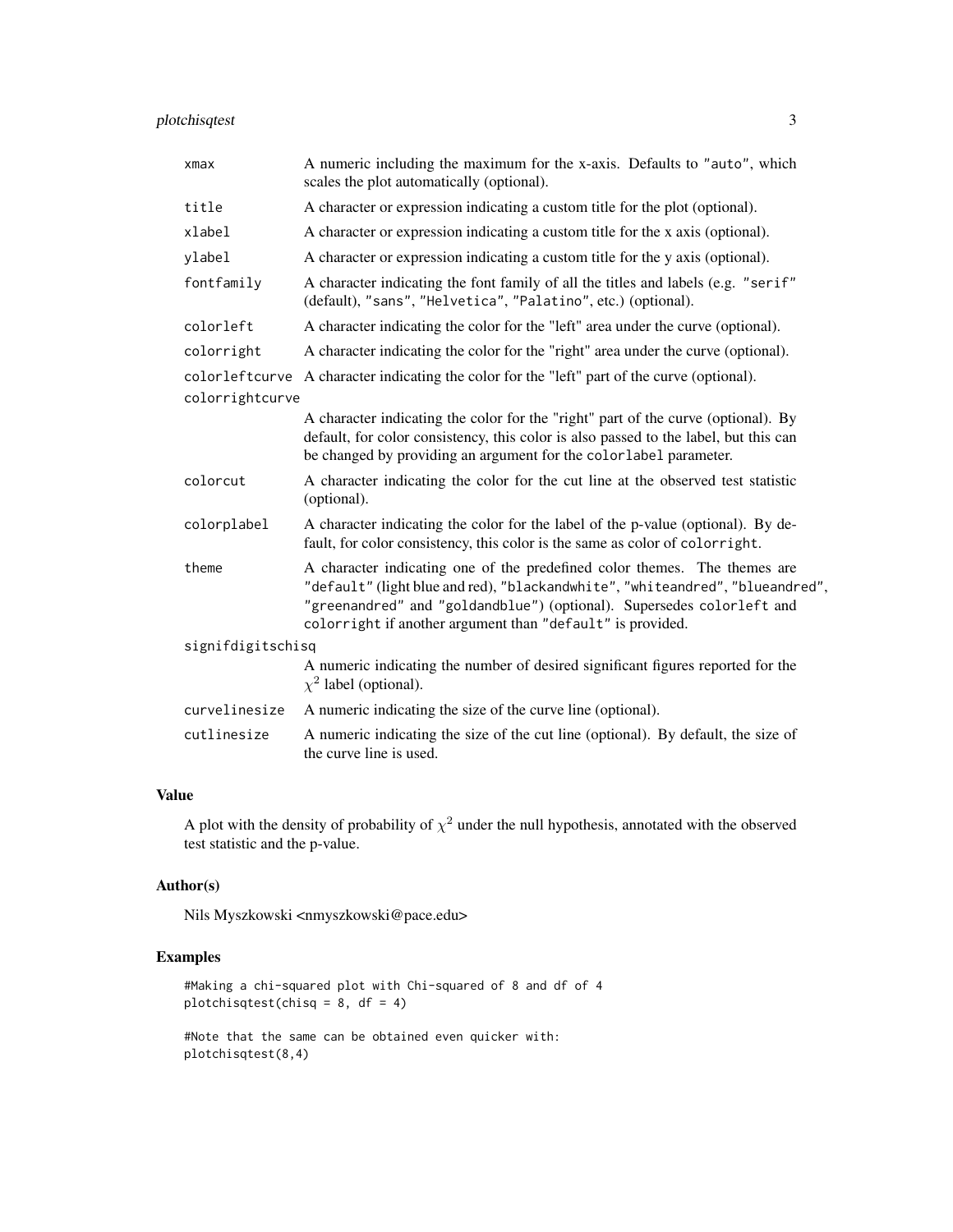```
#The same plot without the Chi-Squared or p value
plotchisqtest(8,4, blank = TRUE)
#Plot using a chisq.test()
test <- chisq.test(c(A = 37, B = 18, C = 25))
plotchisqtest(test)
```
plotftest *Illustrate an F Test graphically.*

#### Description

This function plots the density probability distribution of an F statistic, with a vertical cutline at the observed F value specified. A p-value and the observed F value are plotted. Although largely customizable, only three arguments are required (the observed F and the degrees of freedom).

#### Usage

```
plotftest(
  f,
 dfnum = f$fstatistic[2],
  dfdenom = f$fstatistic[3],
 blank = FALSE,xmax = "auto",
  title = "F Test",
  xlabel = "F",ylabel = "Density of probability\nunder the null hypothesis",
  fontfamily = "serif",
  colorleft = "aliceblue",
  colorright = "firebrick3",
  colorleftcurve = "black",
  colorrightcurve = "black",
  colorcut = "black",
  colorplabel = colorright,
  theme = "default",
  signifdigitsf = 3,
  curvelinesize = 0.4,
  cutlinesize = curvelinesize
)
```
#### Arguments

| $\mathbf{f}$ | A numeric value indicating the observed F statistic. Alternatively, you can pass<br>an object of class $\text{Im}$ created by the function $\text{Im}(\cdot)$ . |
|--------------|-----------------------------------------------------------------------------------------------------------------------------------------------------------------|
| dfnum        | A numeric value indicating the degrees of freedom of the numerator. This argu-<br>ment is optional if you are using an 1m object as the f argument.             |

<span id="page-3-0"></span>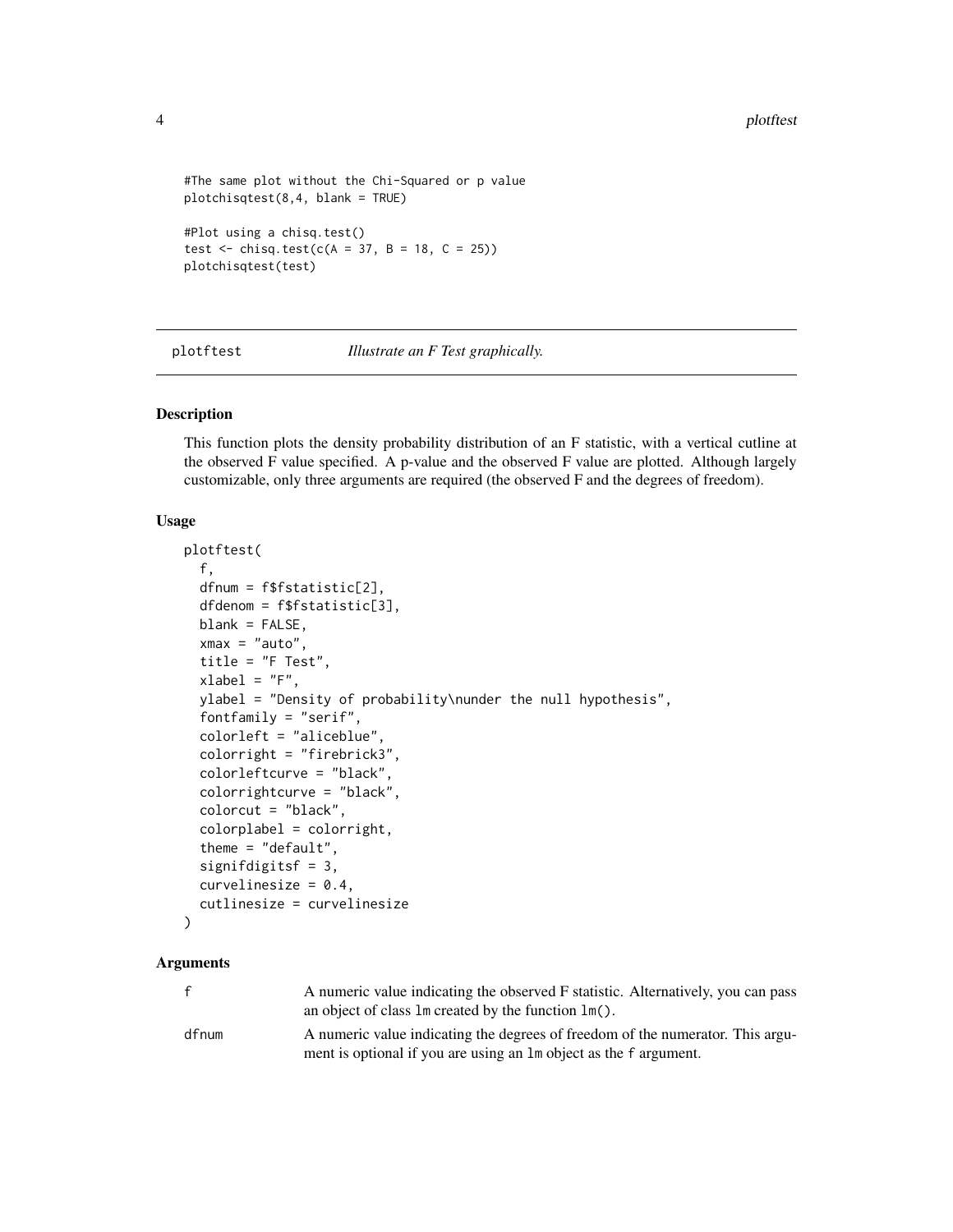| plotftest |  |
|-----------|--|
|           |  |
|           |  |
|           |  |

| dfdenom         | A numeric value indicating the degrees of freedom of the denominator. This<br>argument is optional if you are using an 1m object as the f argument.                                                                                                                                                                  |
|-----------------|----------------------------------------------------------------------------------------------------------------------------------------------------------------------------------------------------------------------------------------------------------------------------------------------------------------------|
| blank           | A logical that indicates whether to hide (blank = TRUE) the test statistic value, p<br>value and cutline. The corresponding colors are actually only made transparent<br>when blank = TRUE, so that the output is scaled exactly the same (this is useful<br>and especially intended for step-by-step explanations). |
| xmax            | A numeric including the maximum for the x-axis. Defaults to "auto", which<br>scales the plot automatically (optional).                                                                                                                                                                                               |
| title           | A character or expression indicating a custom title for the plot (optional).                                                                                                                                                                                                                                         |
| xlabel          | A character or expression indicating a custom title for the x axis (optional).                                                                                                                                                                                                                                       |
| ylabel          | A character or expression indicating a custom title for the y axis (optional).                                                                                                                                                                                                                                       |
| fontfamily      | A character indicating the font family of all the titles and labels (e.g. "serif"<br>(default), "sans", "Helvetica", "Palatino", etc.) (optional).                                                                                                                                                                   |
| colorleft       | A character indicating the color for the "left" area under the curve (optional).                                                                                                                                                                                                                                     |
| colorright      | A character indicating the color for the "right" area under the curve (optional).                                                                                                                                                                                                                                    |
|                 | colorleftcurve A character indicating the color for the "left" part of the curve (optional).                                                                                                                                                                                                                         |
| colorrightcurve |                                                                                                                                                                                                                                                                                                                      |
|                 | A character indicating the color for the "right" part of the curve (optional). By<br>default, for color consistency, this color is also passed to the label, but this can<br>be changed by providing an argument for the colorlabel parameter.                                                                       |
| colorcut        | A character indicating the color for the cut line at the observed test statistic<br>(optional).                                                                                                                                                                                                                      |
| colorplabel     | A character indicating the color for the label of the p-value (optional). By de-<br>fault, for color consistency, this color is the same as color of colorright.                                                                                                                                                     |
| theme           | A character indicating one of the predefined color themes. The themes are<br>"default" (light blue and red), "blackandwhite", "whiteandred", "blueandred",<br>"greenandred" and "goldandblue") (optional). Supersedes colorleft and<br>colorright if another argument than "default" is provided.                    |
| signifdigitsf   | A numeric indicating the number of desired significant figures reported for the<br>F (optional).                                                                                                                                                                                                                     |
| curvelinesize   | A numeric indicating the size of the curve line (optional).                                                                                                                                                                                                                                                          |
| cutlinesize     | A numeric indicating the size of the cut line (optional). By default, the size of<br>the curve line is used.                                                                                                                                                                                                         |

#### Value

A plot with the density of probability of F under the null hypothesis, annotated with the observed test statistic and the p-value.

#### Author(s)

Nils Myszkowski <nmyszkowski@pace.edu>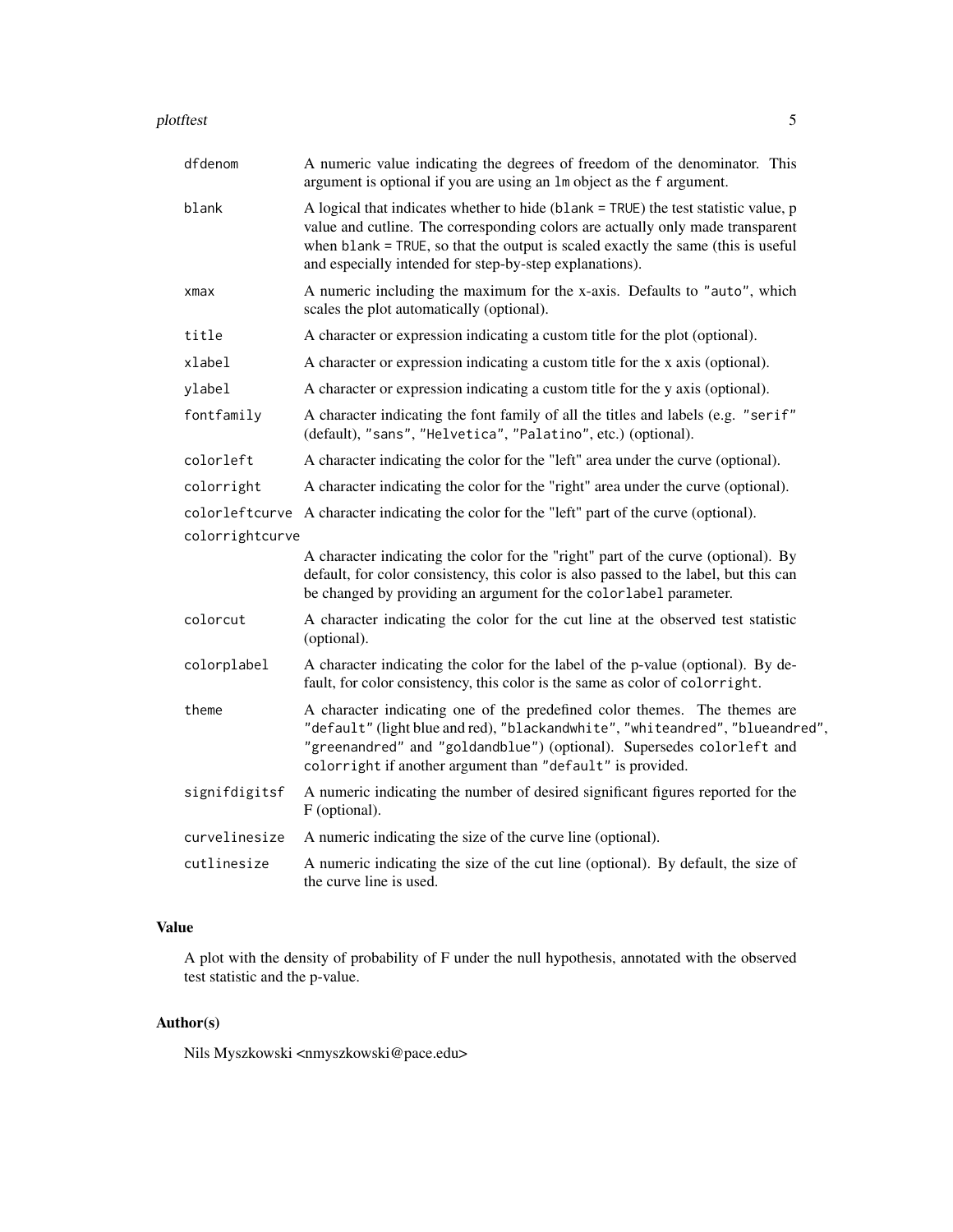#### Examples

```
#Making an F plot with an F of 3, and degrees of freedom of 1 and 5.
plotftest(f = 4, dfnum = 3, dfdenom = 5)
#Note that the same can be obtained even quicker with:
plotftest(4,3,5)
#The same plot without the f or p value
plotftest(4,3,5, blank = TRUE)#Passing an "lm" object
x \le - rnorm(10) ; y \le -x + rnorm(10)
fit \leftarrow \text{lm}(y \sim x)plotftest(fit)
plotftest(summary(fit)) # also works
```
plotttest *Illustrate a one- or two-tailed t test graphically.*

#### Description

This function plots the density probability distribution of a Student's (or Welch's) t statistic, with appropriate vertical cutlines at the t value. The p-value and the observed t value are plotted. Although largely customizable, only two arguments are required (the observed t statistic and the degrees of freedom) for a two-tailed t test. The optional argument tails = "one" plots a one-tailed test plot (the tail is on the left or right, depending on the sign of the t statistic).

#### Usage

```
plotttest(
  t,
  df = t$parameter,
  tails = "two",blank = FALSE,xmax = "auto",
  title = "t Test",
  xlabel = "t",ylabel = "Density of probability\nunder the null hypothesis",
  fontfamily = "serif",
  colormiddle = "aliceblue",
  colorsides = "firebrick3",
  colormiddlecurve = "black",
  colorsidescurve = "black",
  colorcut = "black",
  colorplabel = colorsides,
  theme = "default",signifdigitst = 3,
```
<span id="page-5-0"></span>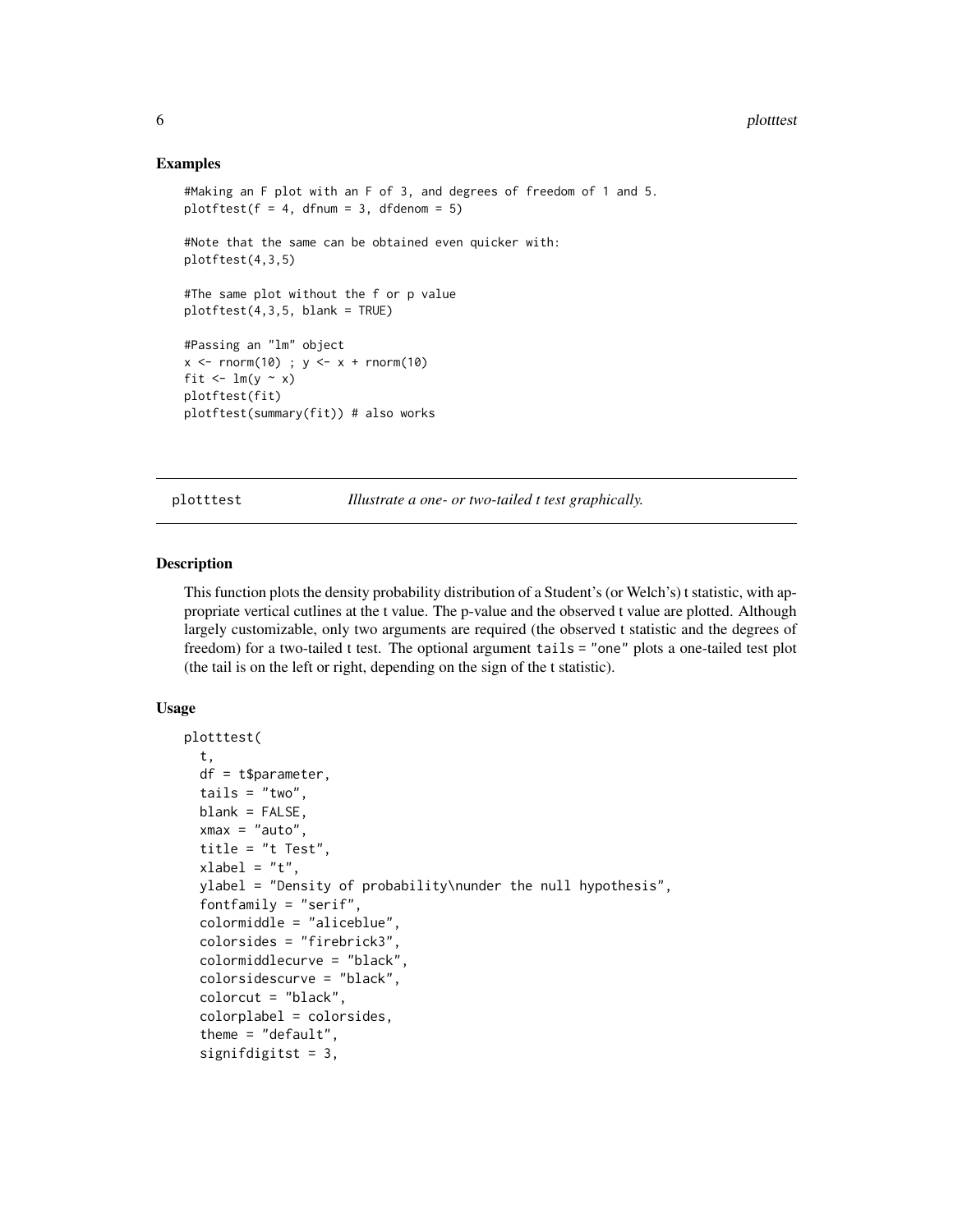#### plotttest 7 and 7 and 7 and 7 and 7 and 7 and 7 and 7 and 7 and 7 and 7 and 7 and 7 and 7 and 7 and 7 and 7 and 7 and 7 and 7 and 7 and 7 and 7 and 7 and 7 and 7 and 7 and 7 and 7 and 7 and 7 and 7 and 7 and 7 and 7 and 7

```
curvelinesize = 0.4,
 cutlinesize = curvelinesize
\lambda
```
### Arguments

| t                | A numeric value indicating the observed t statistic. Alternatively, you can pass<br>an object of class htest created by the function t. test() or cor. test().                                                                                                                                                       |
|------------------|----------------------------------------------------------------------------------------------------------------------------------------------------------------------------------------------------------------------------------------------------------------------------------------------------------------------|
| df               | A numeric value indicating the degrees of freedom. This argument is optional if<br>you are using an htest object as the t argument.                                                                                                                                                                                  |
| tails            | A character that indicates whether to plot a one ("one") or two ("two") tailed<br>t-test (optional). By default, a two-tailed test is plotted.                                                                                                                                                                       |
| blank            | A logical that indicates whether to hide (blank = TRUE) the test statistic value, p<br>value and cutline. The corresponding colors are actually only made transparent<br>when blank = TRUE, so that the output is scaled exactly the same (this is useful<br>and especially intended for step-by-step explanations). |
| xmax             | A numeric including the maximum for the x-axis. Defaults to "auto", which<br>scales the plot automatically (optional).                                                                                                                                                                                               |
| title            | A character or expression indicating a custom title for the plot (optional).                                                                                                                                                                                                                                         |
| xlabel           | A character or expression indicating a custom title for the x axis (optional).                                                                                                                                                                                                                                       |
| ylabel           | A character or expression indicating a custom title for the y axis (optional).                                                                                                                                                                                                                                       |
| fontfamily       | A character indicating the font family of all the titles and labels (e.g. "serif"<br>(default), "sans", "Helvetica", "Palatino", etc.) (optional).                                                                                                                                                                   |
| colormiddle      | A character indicating the color for the "middle" area under the curve (optional).                                                                                                                                                                                                                                   |
| colorsides       | A character indicating the color for the "side(s)" area(s) under the curve (op-<br>tional).                                                                                                                                                                                                                          |
| colormiddlecurve |                                                                                                                                                                                                                                                                                                                      |
|                  | A character indicating the color for the "middle" part of the curve (optional).                                                                                                                                                                                                                                      |
| colorsidescurve  | A character indicating the color for the "side(s)" part of the curve (optional).                                                                                                                                                                                                                                     |
| colorcut         | A character indicating the color for the cut line at the observed test statistic<br>(optional).                                                                                                                                                                                                                      |
| colorplabel      | A character indicating the color for the label of the p-value (optional). By de-<br>fault, for color consistency, this color is the same as color of colorright.                                                                                                                                                     |
| theme            | A character indicating one of the predefined color themes. The themes are<br>"default" (light blue and red), "blackandwhite", "whiteandred", "blueandred",<br>"greenandred" and "goldandblue") (optional). Supersedes colormiddle and<br>colorsides if another argument than "default" is provided.                  |
| signifdigitst    | A numeric indicating the number of desired significant figures reported for the t<br>label (optional).                                                                                                                                                                                                               |
| curvelinesize    | A numeric indicating the size of the curve line (optional).                                                                                                                                                                                                                                                          |
| cutlinesize      | A numeric indicating the size of the cut line(s) (optional). By default, the size<br>of the curve line is used.                                                                                                                                                                                                      |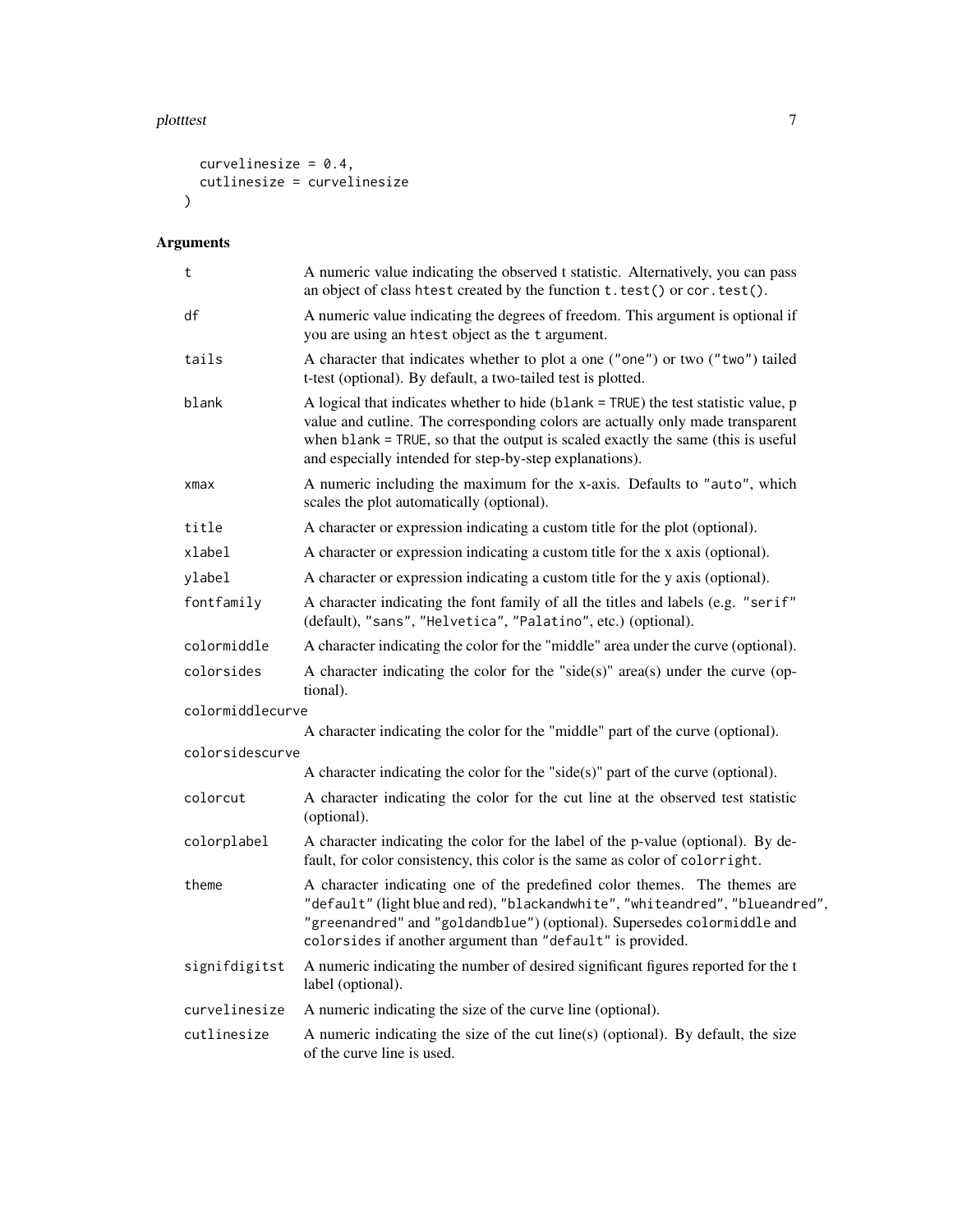#### <span id="page-7-0"></span>Value

A plot with the density of probability of t under the null hypothesis, annotated with the observed test statistic and the p-value.

#### Author(s)

Nils Myszkowski <nmyszkowski@pace.edu>

#### Examples

```
#Making a t test plot with a t value of 2 and df of 10
plotttest(t = 2, df = 10)
#Note that the same can be obtained even quicker with:
plotttest(2,10)
#The same plot without the t or p value
plotttest(2,10, blank = TRUE)
#Plotting a one-tailed test using the "tails" parameter.
plotttest(t = 2, df = 10, tails = "one")
#Using t.test() as an input
test <- t.test(rnorm(10), rnorm(10))
plotttest(test)
#Using cor.test() as an input
test <- cor.test(rnorm(10), rnorm(10))
plotttest(test)
```
plotztest *Illustrate a one- or two-tailed z test graphically.*

#### Description

This function plots the density probability distribution of a z statistic, with appropriate vertical cutlines at the z value. The p-value and the observed z value are plotted. Although largely customizable, only one argument is required (the observed z statistic) for a two-tailed z test. The optional argument tails = "one" plots a one-tailed test plot (the tail is on the left or right, depending on the sign of the z statistic).

#### Usage

```
plotztest(
 z,
  tails = "two",blank = FALSE,
```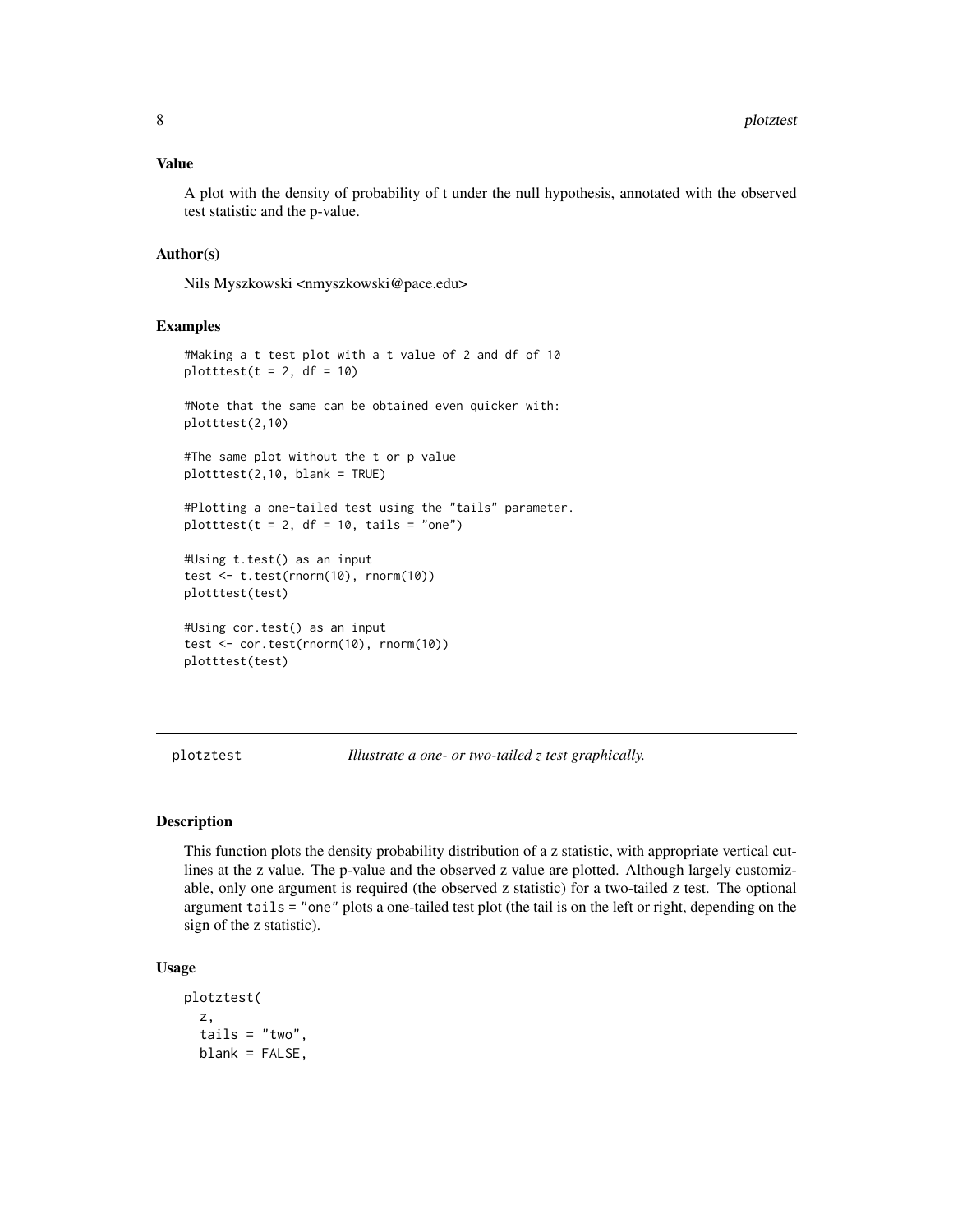#### plotztest 9

```
xmax = "auto",
title = "z Test",
xlabel = "z",ylabel = "Density of probability\nunder the null hypothesis",
fontfamily = "serif",
colormiddle = "aliceblue",
colorsides = "firebrick3",
colormiddlecurve = "black",
colorsidescurve = "black",
colorcut = "black",
colorplabel = colorsides,
theme = "default",signifdigitsz = 3,
curvelinesize = 0.4,
cutlinesize = curvelinesize
```
#### Arguments

 $\mathcal{L}$ 

| z                | A numeric value indicating the observed t statistic.                                                                                                                                                                                                                                                                 |
|------------------|----------------------------------------------------------------------------------------------------------------------------------------------------------------------------------------------------------------------------------------------------------------------------------------------------------------------|
| tails            | A character that indicates whether to plot a one ("one") or two ("two") tailed<br>z-test (optional). By default, a two-tailed test is plotted.                                                                                                                                                                       |
| blank            | A logical that indicates whether to hide (blank = TRUE) the test statistic value, p<br>value and cutline. The corresponding colors are actually only made transparent<br>when blank = TRUE, so that the output is scaled exactly the same (this is useful<br>and especially intended for step-by-step explanations). |
| $x$ ma $x$       | A numeric including the maximum for the x-axis. Defaults to "auto", which<br>scales the plot automatically (optional).                                                                                                                                                                                               |
| title            | A character or expression indicating a custom title for the plot (optional).                                                                                                                                                                                                                                         |
| xlabel           | A character or expression indicating a custom title for the x axis (optional).                                                                                                                                                                                                                                       |
| ylabel           | A character or expression indicating a custom title for the y axis (optional).                                                                                                                                                                                                                                       |
| fontfamily       | A character indicating the font family of all the titles and labels (e.g. "serif"<br>(default), "sans", "Helvetica", "Palatino", etc.) (optional).                                                                                                                                                                   |
| colormiddle      | A character indicating the color for the "middle" area under the curve (optional).                                                                                                                                                                                                                                   |
| colorsides       | A character indicating the color for the "side(s)" area(s) under the curve (op-<br>tional).                                                                                                                                                                                                                          |
| colormiddlecurve |                                                                                                                                                                                                                                                                                                                      |
|                  | A character indicating the color for the "middle" part of the curve (optional).                                                                                                                                                                                                                                      |
| colorsidescurve  |                                                                                                                                                                                                                                                                                                                      |
|                  | A character indicating the color for the "side(s)" part of the curve (optional).                                                                                                                                                                                                                                     |
| colorcut         | A character indicating the color for the cut line at the observed test statistic<br>(optional).                                                                                                                                                                                                                      |
| colorplabel      | A character indicating the color for the label of the p-value (optional). By de-<br>fault, for color consistency, this color is the same as color of colorright.                                                                                                                                                     |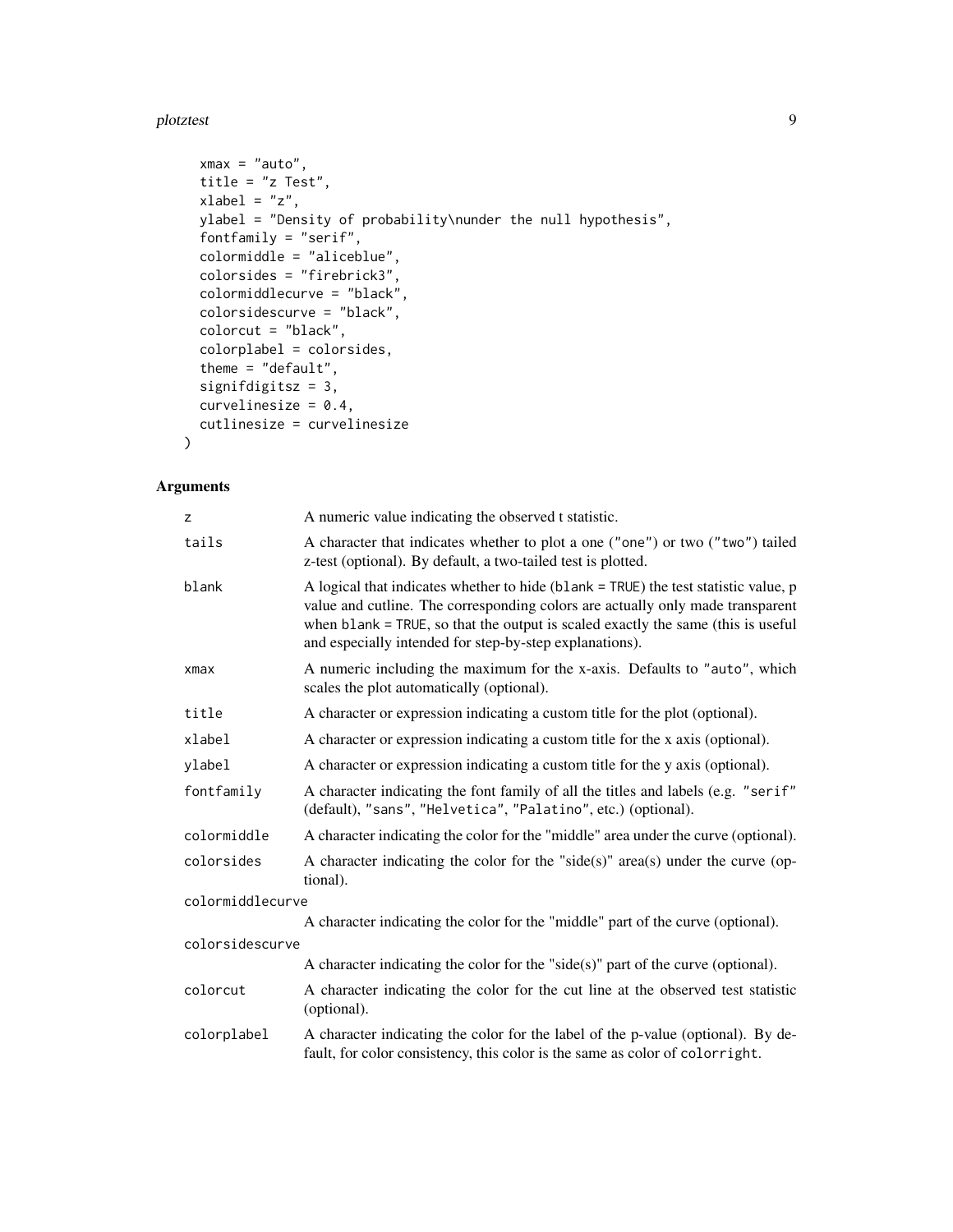| theme         | A character indicating one of the predefined color themes. The themes are<br>"default" (light blue and red), "blackandwhite", "whiteandred", "blueandred",<br>"greenandred" and "goldandblue") (optional). Supersedes colormiddle and<br>colorsides if another argument than "default" is provided. |
|---------------|-----------------------------------------------------------------------------------------------------------------------------------------------------------------------------------------------------------------------------------------------------------------------------------------------------|
| signifdigitsz | A numeric indicating the number of desired significant figures reported for the<br>z label (optional).                                                                                                                                                                                              |
| curvelinesize | A numeric indicating the size of the curve line (optional).                                                                                                                                                                                                                                         |
| cutlinesize   | A numeric indicating the size of the cut line(s) (optional). By default, the size<br>of the curve line is used.                                                                                                                                                                                     |

#### Value

Returns a plot with the density of probability of z under the null hypothesis, annotated with the observed z statistic and the p-value.

#### Author(s)

Nils Myszkowski <nmyszkowski@pace.edu>

#### Examples

#Making a z test plot with a z value of 2.  $plotztest(z = 2)$ 

#Note that the same can be obtained even quicker with: plotztest(2)

#The same plot without the z or p value plotztest(2, blank = TRUE)

```
#Plotting a one-tailed test using the "tails" parameter.
plotztest(z = 2, tails = "one")
```